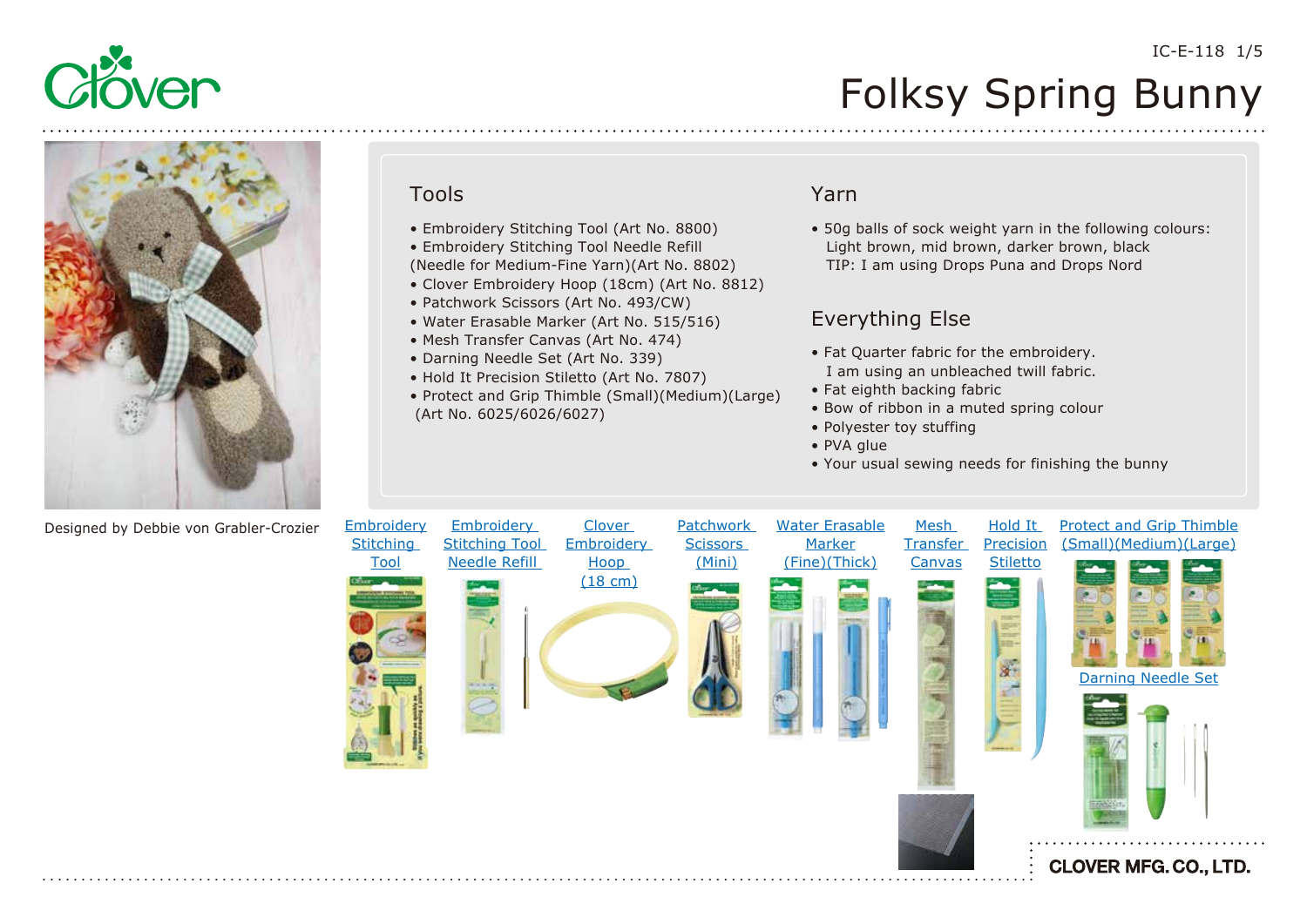

IC-E-118 2/5

NB: Please read all instructions through and assemble the equipment before beginning.



Begin by using the template and the water erasable marker with the Mesh Transfer Canvas to transfer the pattern to the fat quarter of fabric IMAGE 1.

### IMAGE 1

Put the bunny into the hoop and, working form the back, embroider the design as follows:

Begin with the medium brown on the body and head IMAGE 2, the darker brown on the ears and arms IMAGE 3 and the light brown on the tummy IMAGE 4.



TIP: turn the bunny the wrong way around to embroider the tummy from the opposite side (the longer looped pile will now be on the back) to vary the texture.

Take the black yarn and darning needle and working on the right side of the bunny, embroider the claws and face using a combination of French knots (the eyes) and straight stitches of varying lengths for the rest.

Don' t be fussy about details as this make is designed to be quite primitive looking.

Stitch the bow either under the chin for a boy bunny or onto the ear for a girl IMAGE 5.



IMAGE 5

**CLOVER MFG. CO., LTD.**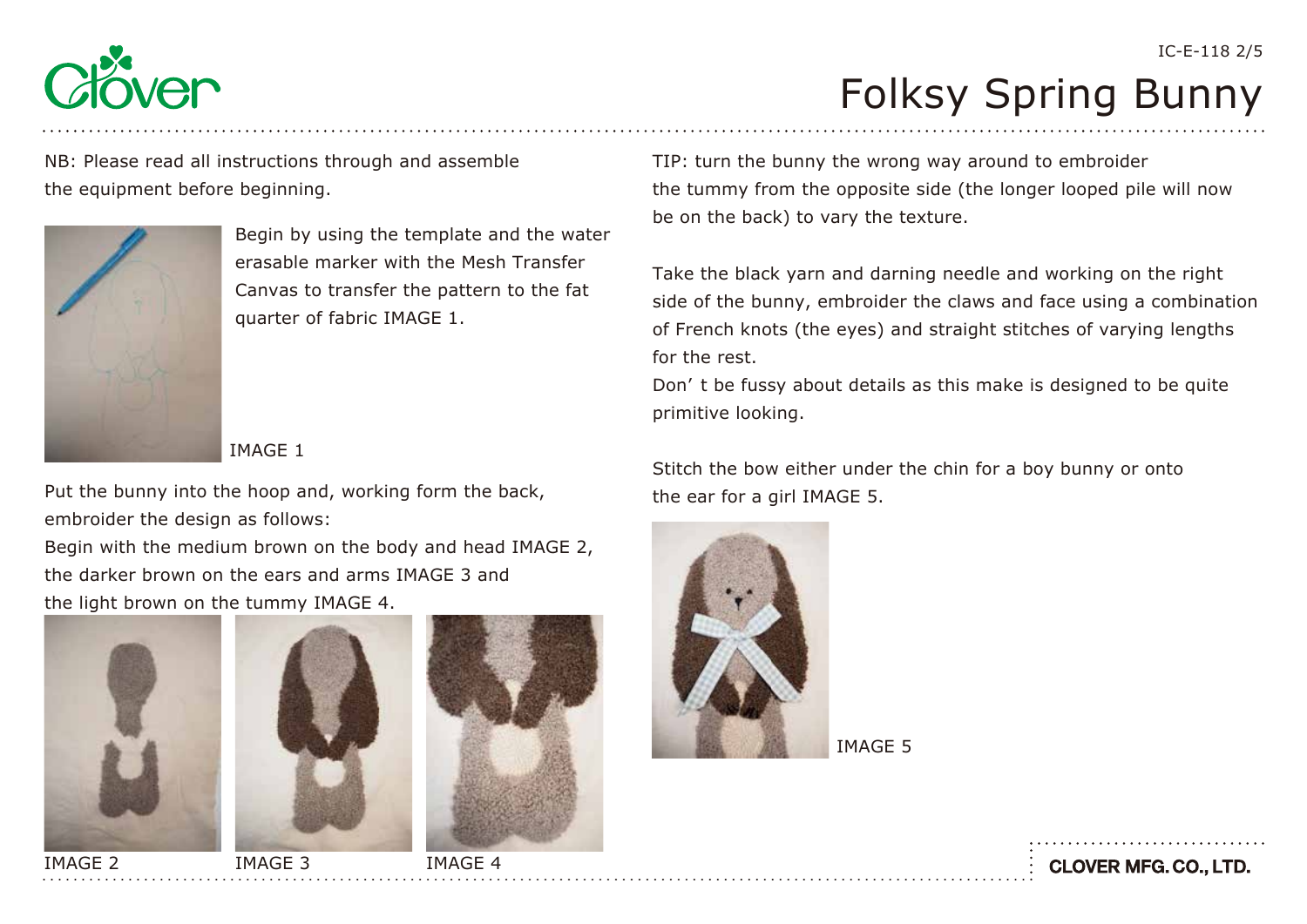

TIP: when you have embroidered the bunny, paint some PVA glue onto the back to hold the stitches fast.

This is a hotly debated move but I prefer to do it as it protects your work from wear and tear.

Trim the bunny back so that there is about 1cm of fabric left all around IMAGE 6.



IMAGE 6

TIP: this seems quite a lot of waste but you can make smaller projects with the offcuts and the smaller 12cm embroidery hoop is perfect to hold the fabric.

With the right sides together, place this shape onto the untrimmed backing fabric and sew all around right on the edge of the embroidery IMAGE 7 leaving a turning gap.





TIP: the best place for the turning gap is the straight bit on the sides of the legs or ears. It is easier to close than a curved part.

Trim the backing back to match the bunny and clip or notch the curves as appropriate to reduce bulk IMAGE 8.

Turn the bunny the right way out through the gap and then use the precision stiletto to stuff the toy getting right into the gaps.

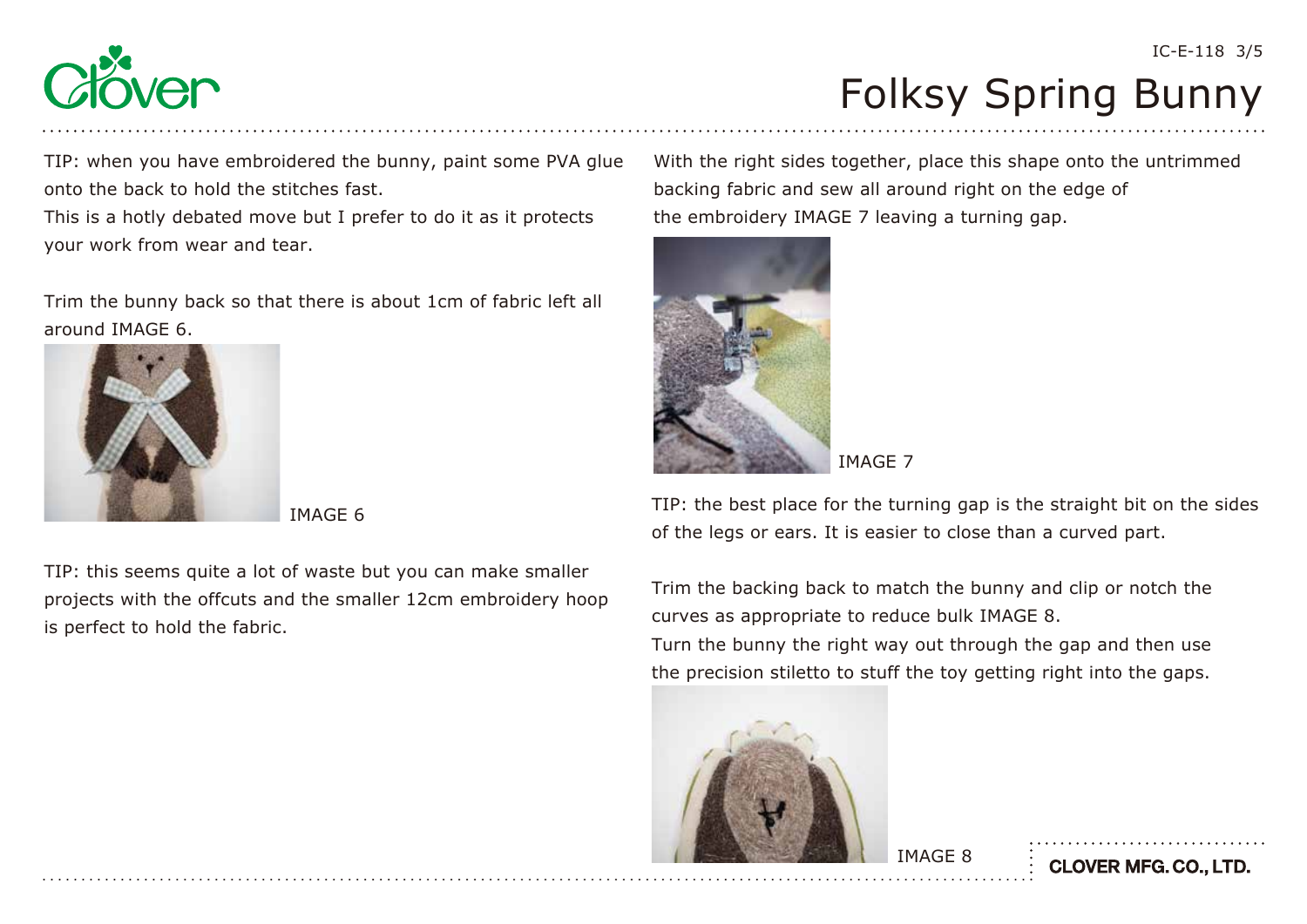

IC-E-118 4/5

TIP: as a general rule, use about twice as much stuffing as you think you need.

Close the gap with a neat hand stitch.

### **Designer' s Favorite**

#### **[Hold It Precision Stiletto \(Art No. 7807\)](https://www.clover-mfg.com/product/9/543)**

This is another one of those tools that you might look at and wonder if you really need it.

I certainly did until I used one! It has a great many uses

– in this pattern, I have used it to gently manipulate the seams from inside to make them perfect and also to poke the polyester stuffing into the nooks and crannies of the bunny.

Nothing looks sadder than a bit where you couldn' t get the stuffing in because your finger wouldn' t fit.

I also used it to steady the seam as I sewed.

Much safer than risking your fingers near the sewing machine needle. I love the fact that it has two ends, one rubber for holding things and the other pointed for ultra-precision when making pockets and collars. The devil is very much in the detail and this tool is another step on the way to making your work perfect.



#### **[Mesh Transfer Canvas \(Art No. 474\)](https://www.clover-mfg.com/product/9/235)**

Our world is full of ways to transfer designs and up until quite recently, this fabulous canvas was a mystery to me. It is a bit of a game changer to be honest!

It is easy to use and you can use it again and again. Simply draw with a soft pencil onto the canvas with the design underneath and then retrace over your pencil drawing onto your chosen fabric using the water soluble marker.

A soft eraser then removes the original pencil line, ready to go again. You can leave the pencil line on there too and keep using the same image if you need to repeat a pattern.



Definitely one for the shopping list!